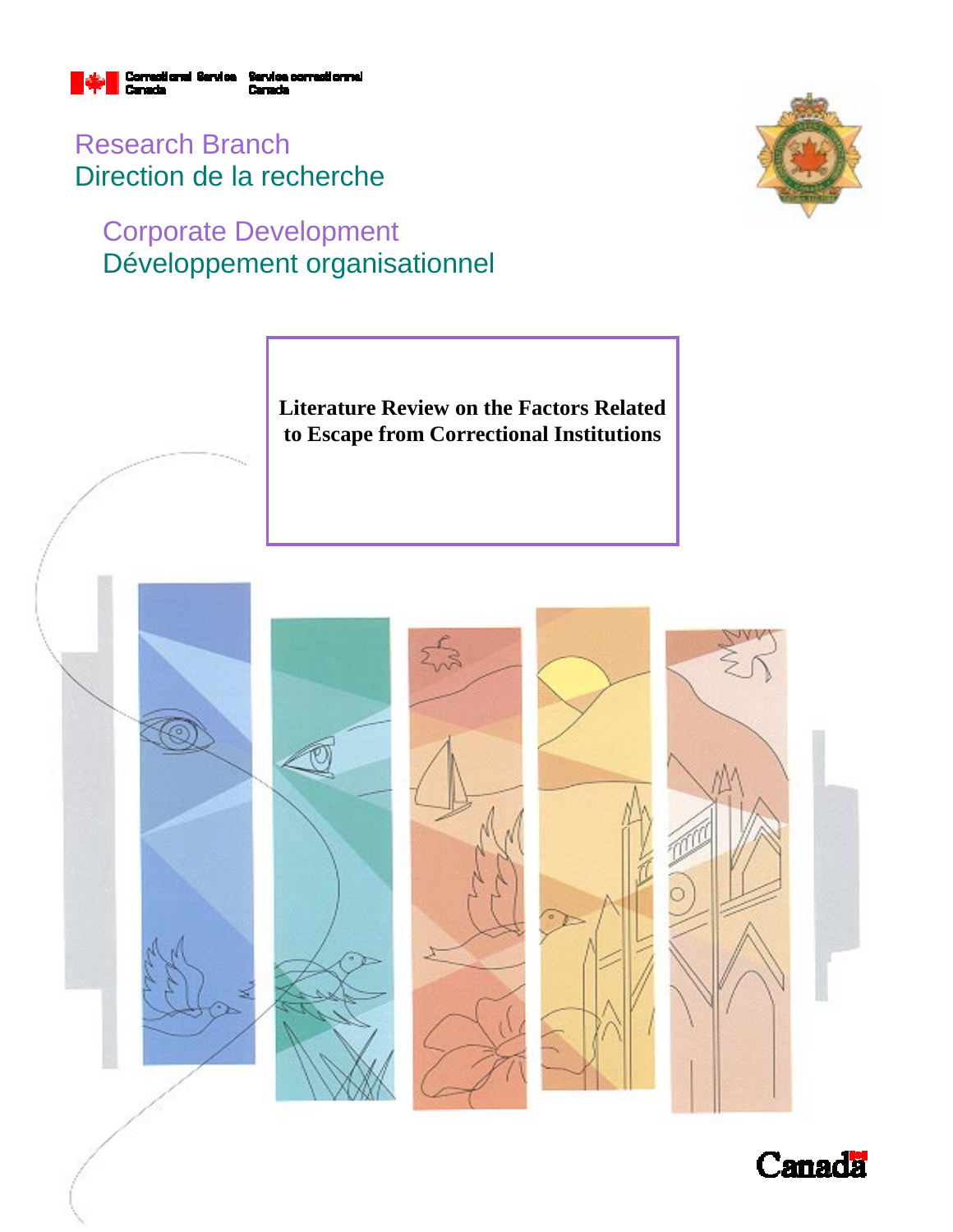# **Literature Review On the Factors Related to Escape From Correctional Institutions**

prepared by

Robert C. Sturrock Frank J. Porporino Joe C. Johnston

Research and statistics Branch Correctional Service Canada

This report is also available in English. They can be obtained from Correctional Research and Development, Correctional Service of Canada, 340 Laurier Avenue West, Ottawa, Ontario K1A 0P9. Si vous desirez des copies additionnnelles, vouillez vous adresser au Secteur de recherche et développement, Service correctionnel du Canada, 340 Laurier avenue ouest, Ottawa (Ontario) K1A 0P9.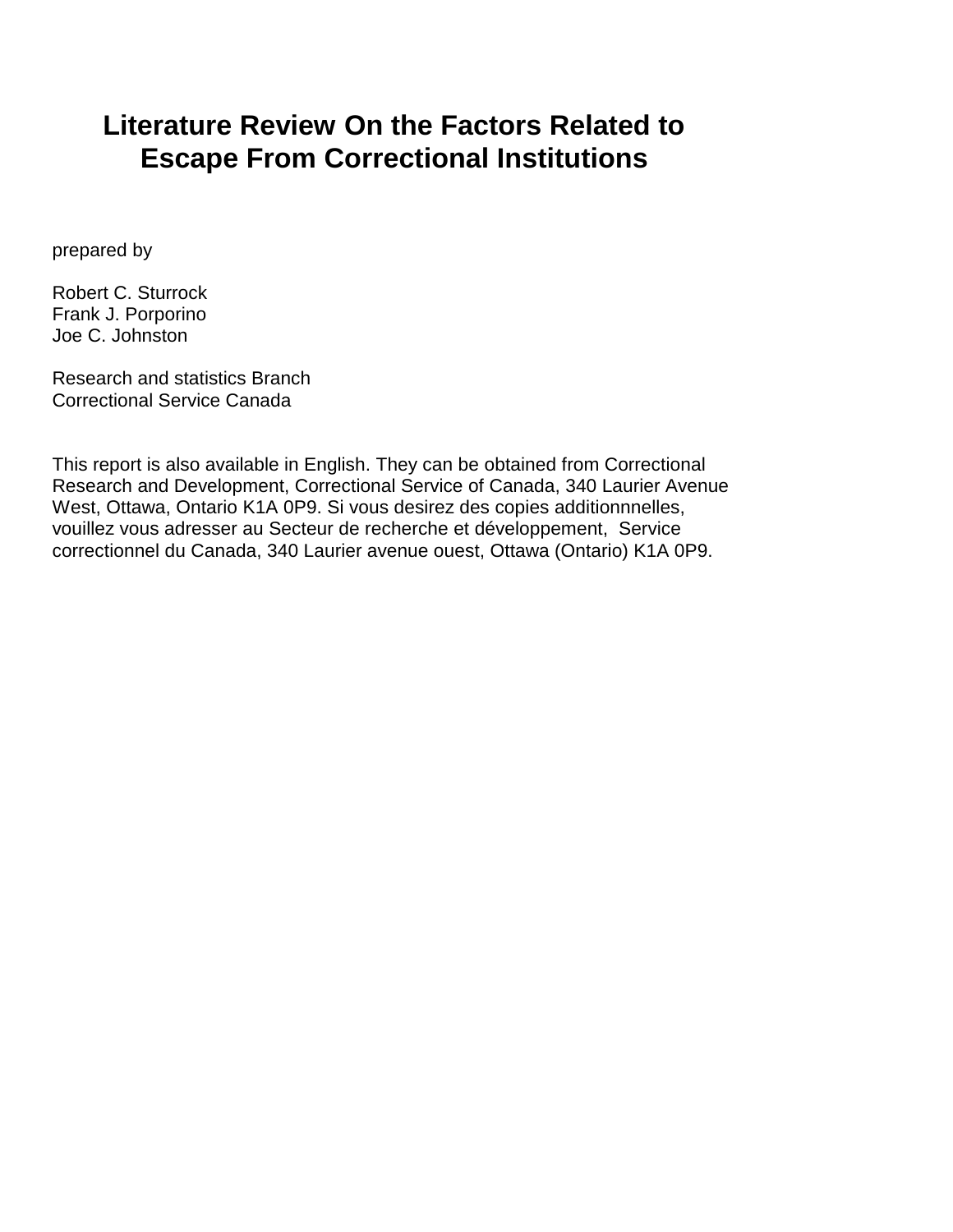## Table of Contents

| LITERATURE REVIEW ON THE FACTORS RELATED TO ESCAPE FROM<br><b>CORRECTIONAL INSTITUTIONS</b>                                                                                                                                                                                                                                                     | 1                                                                |
|-------------------------------------------------------------------------------------------------------------------------------------------------------------------------------------------------------------------------------------------------------------------------------------------------------------------------------------------------|------------------------------------------------------------------|
| <b>Introduction</b>                                                                                                                                                                                                                                                                                                                             | 3                                                                |
| <b>Static Factors</b><br><b>Property Offenses</b><br><b>Prior Institutional Escapes</b><br>Race<br>Age<br><b>Prior Confinements</b><br><b>Sentence Served</b><br><b>Other Factors</b>                                                                                                                                                           | 4<br>4<br>5<br>5<br>6<br>6<br>$\overline{7}$<br>$\overline{7}$   |
| <b>Dynamic/Situational Factors</b><br><b>Family Problems</b><br>Residency<br>Prior Alcohol and Drug Abuse<br>Parole Problems<br><b>Institutional Crisis Situations</b><br>Institutional Misconduct and punishment<br><b>Outstanding Charges</b><br><b>Institutional Programs</b><br><b>Temporal Relations</b><br>Employment<br><b>Transfers</b> | 8<br>8<br>8<br>9<br>10<br>10<br>11<br>12<br>12<br>13<br>13<br>13 |
| <b>Conclusion</b>                                                                                                                                                                                                                                                                                                                               | 14                                                               |
| <b>References</b>                                                                                                                                                                                                                                                                                                                               | 15                                                               |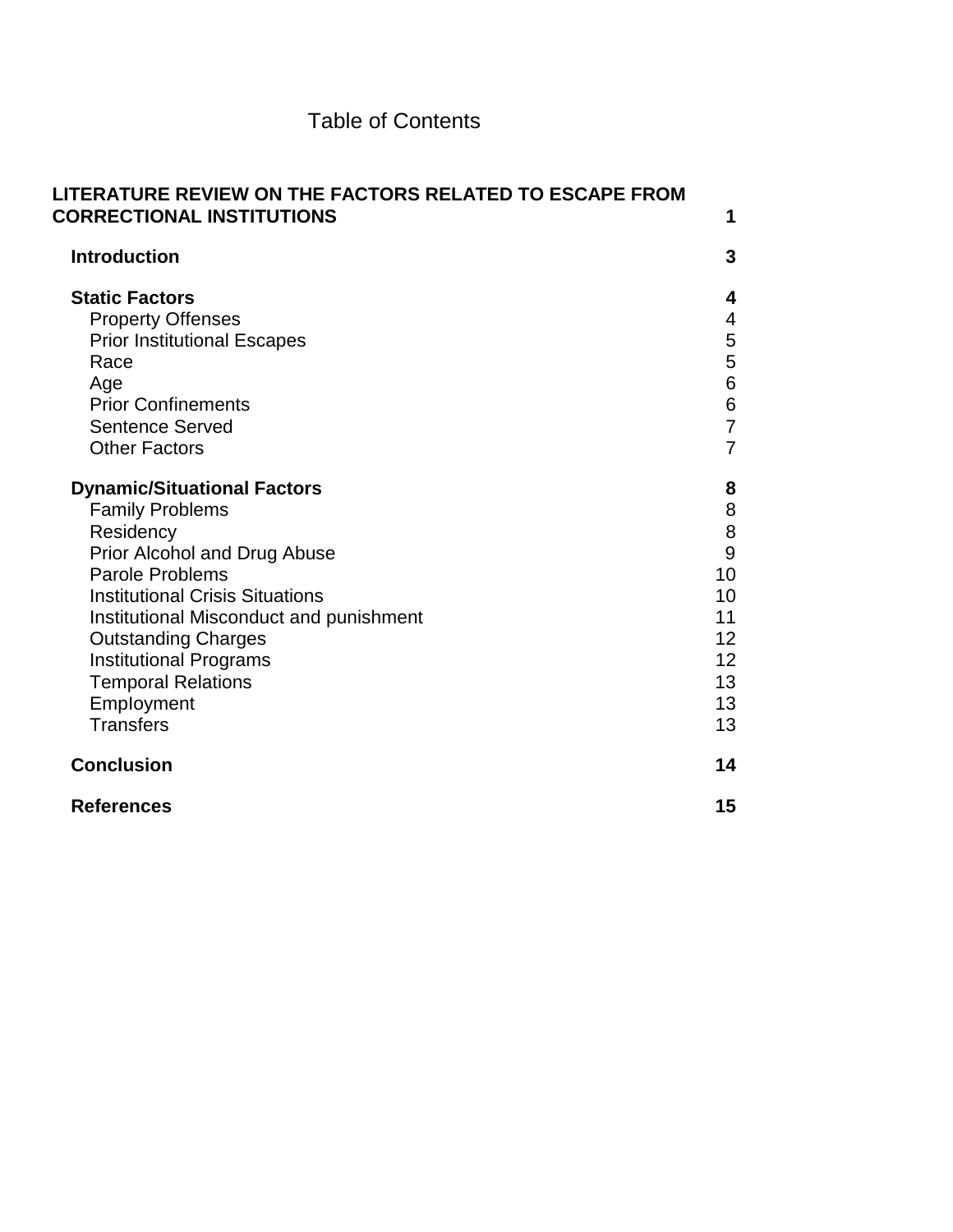## **Introduction**

Correctional institutions are intended to provide safe, secure and humane containment for convicted offenders who pose a potential threat to the community. for the protection of the community, the single most important responsibility of correctional institutions is to prevent escapes or other unauthorised "walkways". Although it has been understood that not all convicted offenders pose an equal threat to society, and not all institutions are the same with respect to the security measures they provide, the occurrence of escapes are cause for serious concern both among correctional staff and the public in general.

Despite the importance of understanding the phenomena of escape behaviour, there has been a paucity of empirical research addressing factors which are related to escape from correctional institutions. While most research available has been American, there have been relatively few Canadian studies (Basu, 1983; Guenther, 1983; Wharry, 1972). These studies have analyzed escapes from various institutional security levels (i.e., minimum, medium and maximum) and have examined the propensity to escape for different classes or types of inmates (i.e., young offenders, male adult offenders, female adult offenders).

The studies on factors related to escape behaviour have also used different methods of analysis. Two commonly used approaches are the quasi-experimental design which typically focuses on archival data and compares a group of nonescapees to escapees, and the other is a simple descriptive approach to analyzing the characteristics of inmates involved in escape incidents. Finally, it should be underscored that mush of this research is outdated and sometimes experimentally inadequate.

There have been only a few studies focusing specifically on factors related to walkaways from minimum security institutions. These studies have usually defined a walkaway as an escape (Basu, 1983; Kentucky Bureau of Corrections, 1979; and Murphy, 1984). Although being similar in most aspects, the important difference between what has been termed a "walkaway" and an "escape" is that the former takes place in a setting without the presence of a perimeter security system (i.e., fences, PIDS - Perimeter Intrusion Detection Systems, etc.). For all practical purposes, walkaways take place from minimum security institutions. These minimum security facilities operate in an open environment providing institutional and community programs, activities, and services. Moreover, these institutions essentially operate without security officers, particularly in the evenings, since the inmates confined to them are not considered a serious risk for potential escape. Typically, the inmates are either nearing their release on parole or are already on some form of conditional release. The definition of a walkaway is also extended to apply in those situations where individual inmate does not return to an institution while, for example, on day parole, or in a community work program.

The focus of research which has examined factors related to escape from correctional institutions generally has fallen into three categories. First, a considerable number of studies have examined static factors (Anson and Hartnett,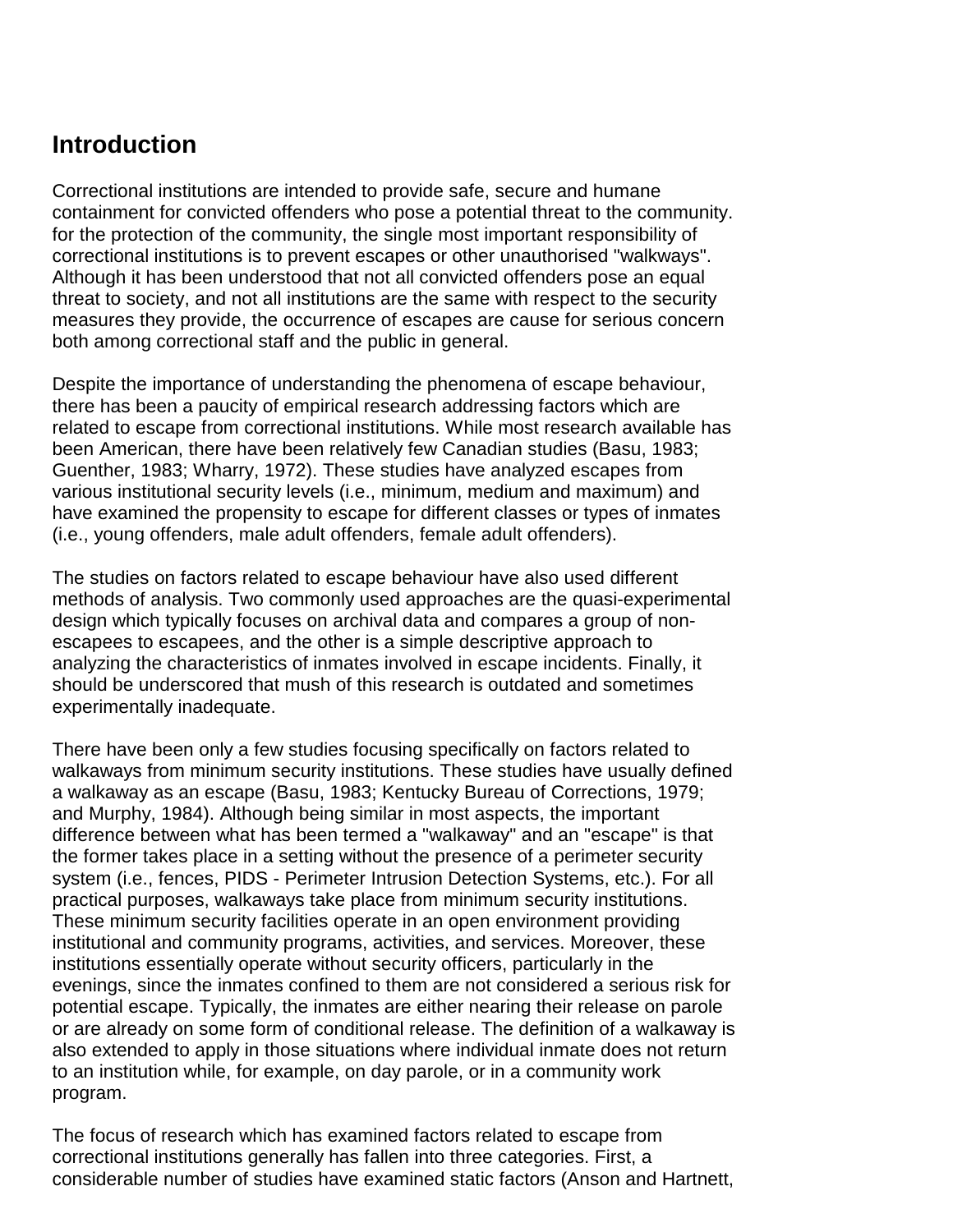1983; Basu, 1983; Cowles, 1981; Holt, 1974; Kentucky Bureau of Corrections, 1979; Loving et al., 1959; McNeii, 1978; Morgan, 1967; Murphy, 1984; New York Department of Correctional Services, 1982 and 1986; Scott et al., 1977; Shaffer et al., 1985; Stone, 1975; Thornton and Speirs, 1985; Virginia Department of Corrections, 1975; 1978; 1979; 1980; 2981; 1982; Wharry, 1972) Second, other studies have examined situational or dynamic factors (Anson and Hartnett, 1983; Basu, 1983; Duncan and Ellis, 1973; McNeil, 1978; Morgan, 1967; Murphy, 1984). Thirdly, psychological characteristics of inmates who have escaped from correctional institutions are also frequently looked at (Chase, 1973; Fisher, 1977; Green and Martin, 1973; Loving et al., 1959; Morrow, 1969; Murphy, 1984; Pierce, 1971; Scott et. al., 1977; shaffer et al., 1985; White, 1979).

It should be noted that there is another body of research which has strictly addressed security concerns of institutions with respect to escape behaviour (Camp and Camp, 1987; and Capano, 1987). Some of the security areas which have been examined are types of fences, walls, alarm systems, patrol systems, towers, and so forth.

With respect to identifying characteristics of "escapees", research has demonstrated that static variables are good predictors. As well, situational/dynamic variables are useful since they are subject to change and can be used to identify appropriate preventive interventions. For the purpose of this paper, we review the range of static and dynamic/situational factors that research has examine din order to obtain a clearer understanding of the phenomena of walkaways and escapes.

# **Static Factors**

## **Property Offenses**

Static factors have been the most frequently examined in the escape literature. These factors include demographic variables (e.g., age, sex, etc.) as well as prior criminal history variables (e.g., criminal record, offense type). A number of studies have indicated that inmates who escape from correctional institutions are more likely to have histories of property offenses rather than offenses against persons (Basu, 1983; Cowles, 1981; Holt, 1974; Kentucky Bureau of Corrections, 1979; Murphy, 1984, Stone, 1975; Thorton and Speirs, 1985; and Virginia Department of Corrections, 1978 and 1980). In one study (Holt, 1974), it was observed that 94% of the inmates from an escapee group were property offenders compared to 68% of the inmates from a control group of non-escapees. Another study (Murphy, 1984) found that 68% of escapees were property offenders compared to 48% for the non-escapees. Of note is the fact that there seems to be not clear explanation in the literature as to why this relationship persists (i.e., the relationship between property offenses and escapes).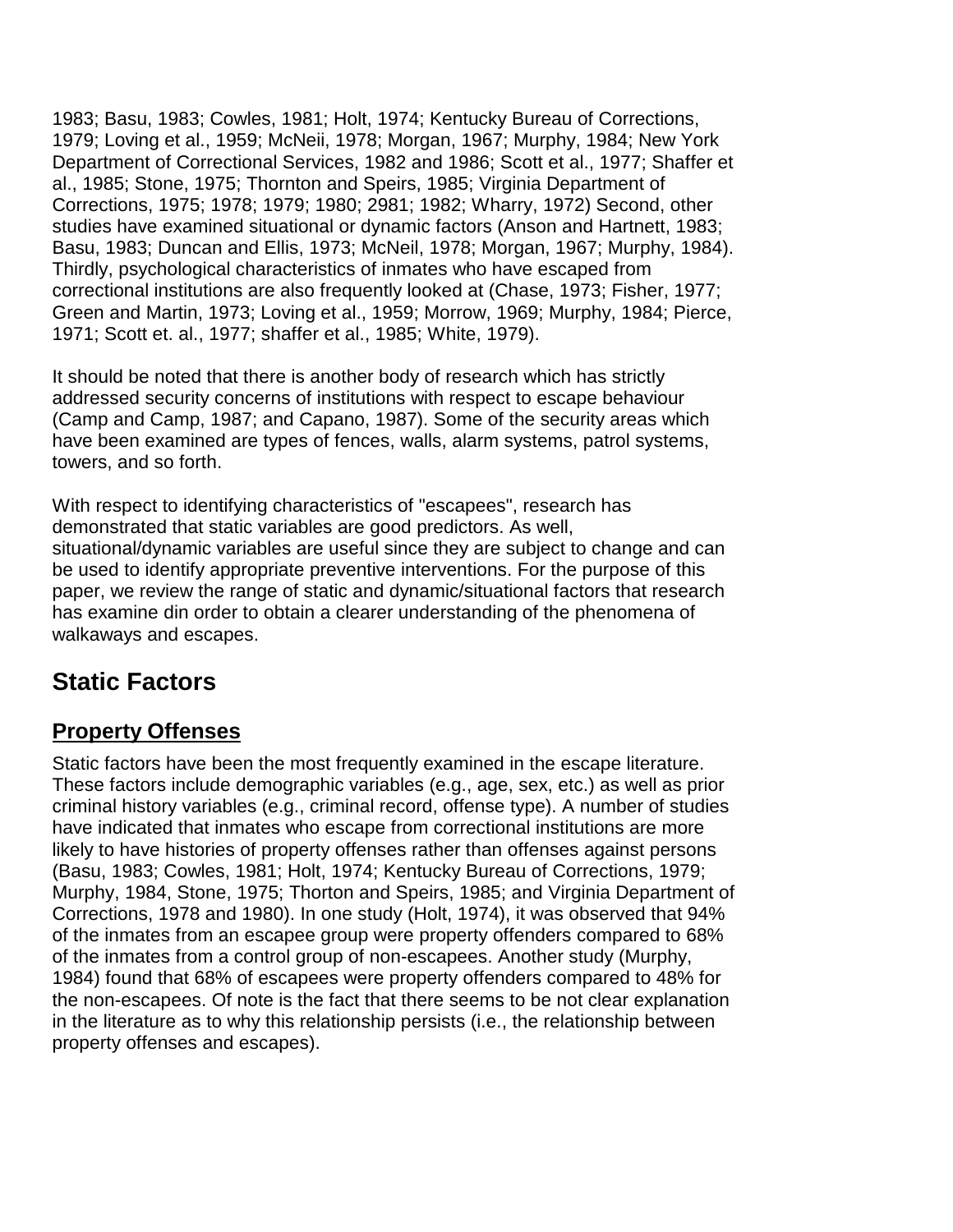#### **Prior Institutional Escapes**

It has been frequently observed that escapees are more likely to have a record of prior prison escapes (Cowles, 1981; Farrington and Tarling, 1985; Hilbrand, 1969; Holt, 1974; Murphy, 1984; Stone, 1975, Thorton and Speirs, 1985; Virginia Department of Corrections, 1978; and Wharry, 1972). When comparing escapees with non-escapees, Murphy (1984) noted that escapees were three times more likely to have escaped from a correctional institution as a juvenile than non-escapees. In another study, Holt (1974) pointed out that 38% of the escapees had escape histories compared to 17% of the control group of non-escapees. Moreover, Holt suggested that the time period since the inmates' previous escape is important. he reported that the inmates who had escaped had a record of more recent escapes compared to the non-escapee group. Finally, prior escape record is a good indictor, or predictor, used in risk assessments for classifying inmates at various security levels (Correctional Service of Canada, 1989; National Institute of Justice, 1987).

## **Race**

A frequently cited variable related to likelihood of escape in the American literature is race. Most studies have observed that escapees tend to be predominantly white (Cowles, 1983; Murphy, 1984; Morgan, 1967; Holt, 1974; Stone, 1975; Virginia Department of Corrections, 1978; 1980; 1982). Murphy's (1984) study revealed that while whites comprised 75% of the escapee population, they represented only 40 of the general prison population. In another survey, the Virginia Department of Corrections (1980) reported that 72.7% of the inmates who had escaped were white males. By analyzing escapees in proportion to the general prison population, Holt (1974) indicated that whites were one and one-half times as likely to escape than blacks. Finally in Cowles (1983) survey, a moderate positive correlation between escape behaviour and race was found. That is, whites engaged in escape behaviour more frequently than blacks. He noted that approximately half of the inmate population in American corrections was black and that whites were generally over-represented in the escape population.

Some studies have provided theoretical perspectives such as the traditional "prisonization" and "deprivation" theories to explain prison escape behaviour (Cowles, 1983). With respect to the United States, it is speculated that blacks are less likely to escape from a correctional institution than whites because their socio-economic conditions on the outside are considered similar or even worse than those within the institution (Cowles, 1983). Similarly, Hilbrand 11969) stated that inmates escape because they are ensured further incarceration and loss of freedom when they are recaptured. He referred to this speculation as the "institutionalization" theory. Here, the inmate is apparently dependent on the criminal justice system to such a degree that he fears the freedom gained by returning to the community. It should be noted that this theoretical speculation has not been empirically tested. That is, there has never been any systematic comparison of the socio-economic conditions of white or black offenders who escape as proposed to those who do not. Moreover, no study has ever directly surveyed offenders as to their motivations for escape.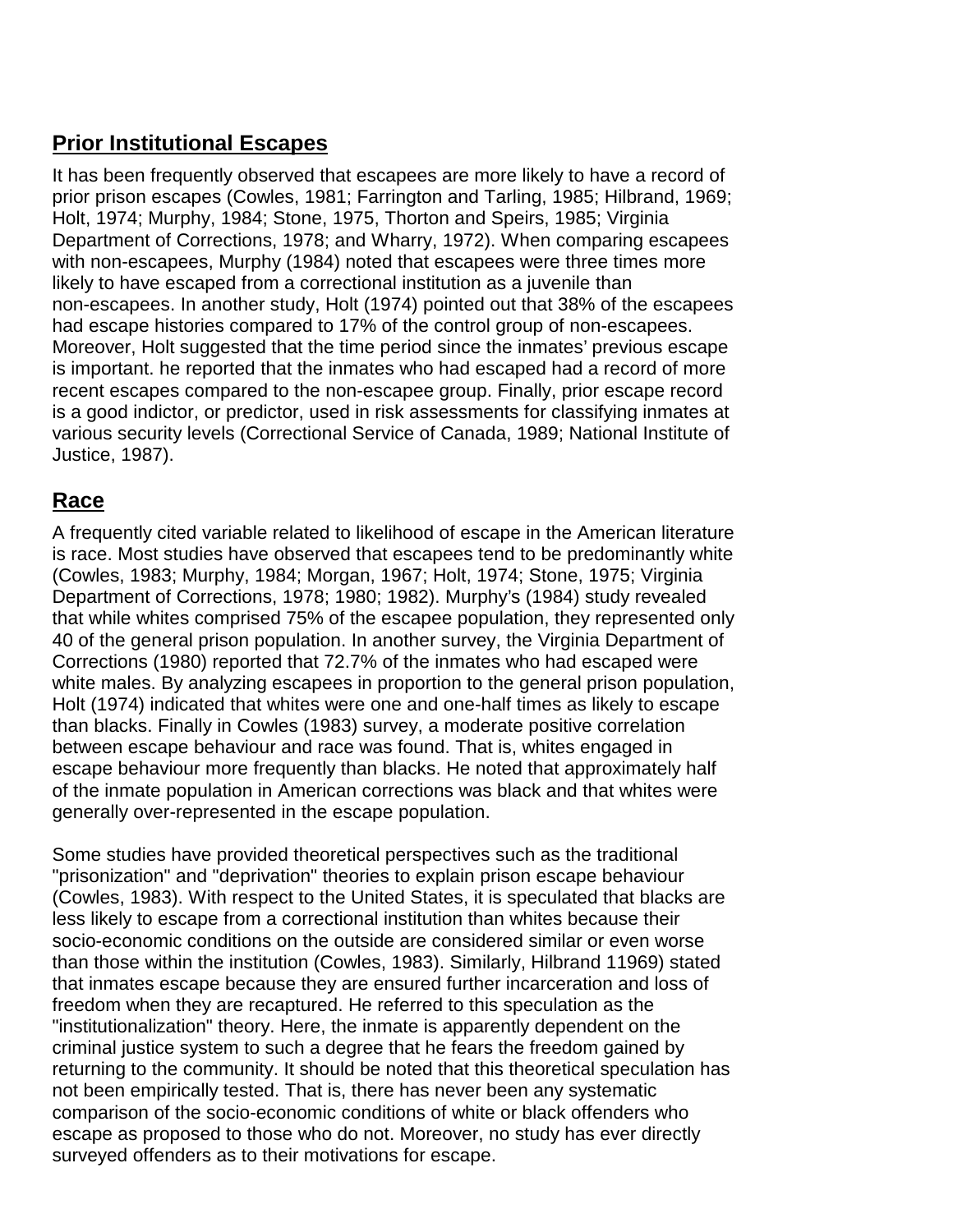## **Age**

Studies have shown that there is a strong relationship between the age of the inmate and likelihood of escape. These studies demonstrate that "escapees" tend to be a younger group of individuals compared to "non-escapees" (Anson and Hartnett, 1983; Basu, 1983; Guenther, 1983; Holt, 1974; Kentucky Bureau of Corrections, 1979; New York Department of Correctional Services, 1982; 1986; Morgan, 1967; Scott e. al., 1977; Stone, 1975; Virginia Department of Corrections, 1978; Wharry, 1972). More specifically, most of these studies have indicated that the average age of an escapee tends to be under 30 years. The New York Department of Correctional Services (1986) pointed out in their study that 79% of escapees were under thirty years of age and that the average age of an escapee was 26.1 years. In another study, Morgan (1967) found that significantly more inmates escaped who were under 25 years old. Cowles' (1981) research, however, found that escapees tend to be older than non-escapees (e.g., over 30 years of age). Cowles' inmate sample consisted of 401 escapees and 425 non-escapees from Missouri Division of Corrections. It is noteworthy that the offenders' age has been used as a reliable predictor, and used in objective risk assessments for classifying inmates at various levels of security (Correctional Service of Canada, 1989). It has been suggested that as the offender becomes older, he or she slowly desists from criminal involvement.

#### **Prior Confinements**

Another consistent finding in the literature is that escapees have a more frequent history of prior confinements than non-escapees (Basu, 1983; Holt, 1974; Kentucky Bureau of Corrections, 1979; Murphy, 1984; Scott et al., 1977; Virginia Department of Corrections, 1978; wherry, 1972). Most of these studies define prior confinements as including both juvenile and adult periods of imprisonment. Holt's (1974) findings indicated that inmates with high escape rates and more prior incarcerations. In Murphy's (1984) study, escapees were significantly more likely to have a juvenile commitment than non-escapees. Similarly, research conducted by the Virginia Department of Corrections (1977) observed that escapees have more prior incarcerations as juveniles than inmates from the general population. Nonetheless, in Morgan's (1967) sample of escapees, more inmates escaped who had only one commitment than those who had previous commitments. It was not clear, however, whether the sample he used was representative of the inmate population. Although Morgan did not provide an explanation for his anomalous findings, it can be speculated that the inmates who had only one previous commitment found it more difficult to adjust to the institution. At this point, the picture may not be perfectly clear, but the general pattern of prior confinement being associated with escape seems fairly well established.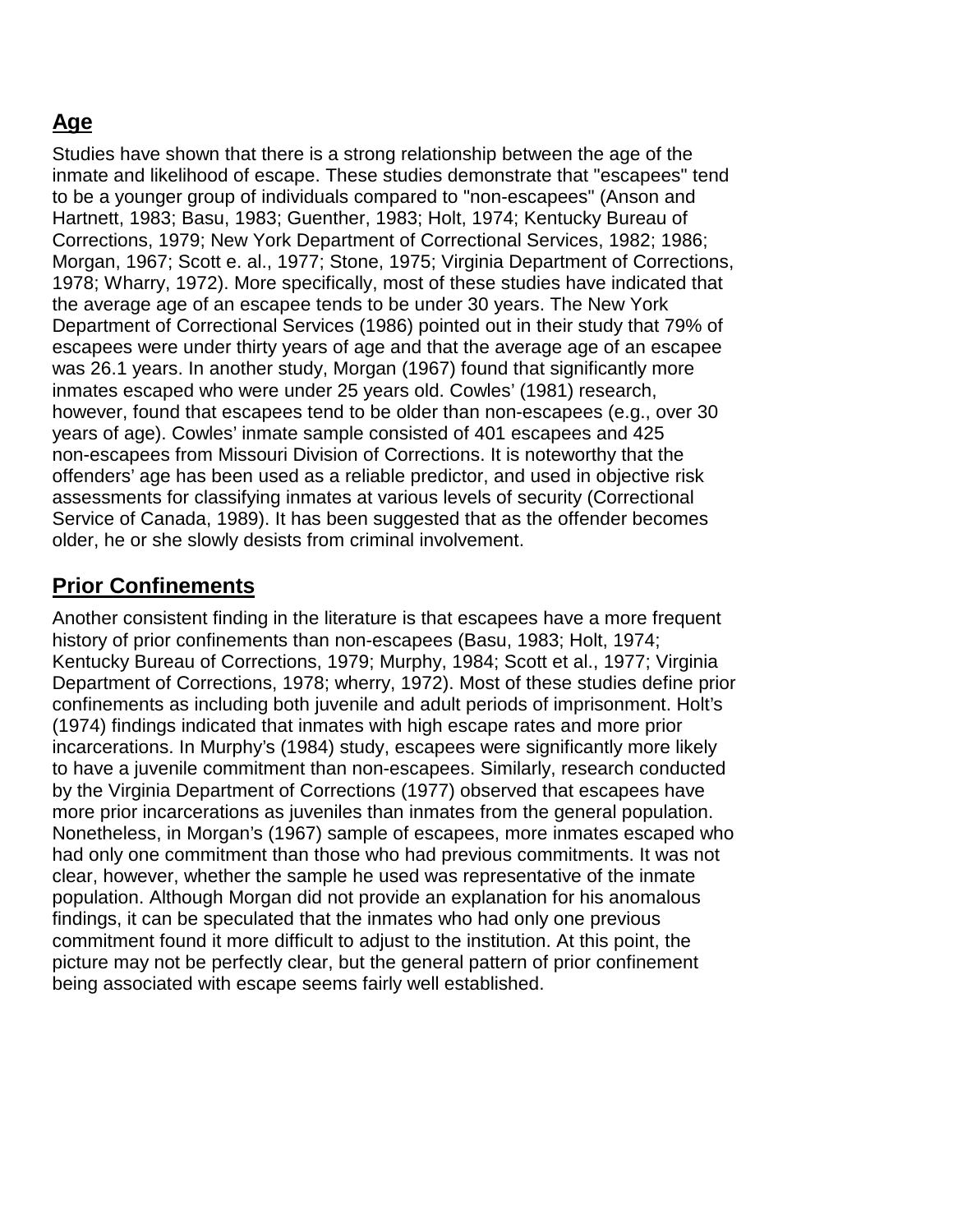#### **Sentence Served**

Time served before escaping has been identified as a significant variable in the research literature. It has been postulated that some offenders will escape as soon as possible in order to avoid a lengthy period of confinement. In one study, fifty percent of escapees had served less than one year of their local jail or prison terms before they had escaped (New York Department of Correctional Services, 1986). McNeil (1978) reported that most escapees in his sample were those who recently arrived a the institution. One Canadian study which examine escapes from medium and minimum security institutions, reported that inmates having served less than 25% of their sentence are more prone to escape than those who have served more than 25% of their sentence (Wherry, 1972). Moreover, Morgan's research (1967) observed that significantly more inmates escaped who had served less than half their sentence than those who had served more than half. Finally, two other studies have shown that the majority of escapees typically serve only between three to four months before they escape (Hilbrand, 1969; Kentucky Bureau of Corrections, 1979).

## **Other Factors**

Less frequently cited static variables in the escape literature are marital status, juvenile criminal history, education, length of sentence, number of dependents, and prior parole and probation violations. In one study, Morgan (1967) noted that there were more single inmates who escaped than married inmates. However, Coles' (1981) research finds the opposite relationship. That is, inmates who escaped were more likely to be married than to be single. Also, Stone (1975) and the Virginia Department of Corrections (1978) report similar findings to Cowles'. The Kenctucky Bureau of Corrections (1979), however, reported no significant relationship between marital status and escape.

Two studies cite juvenile criminal history as a significant variable related to escape (Murphy, 1984; Shaffer, Bluoin, & Pettigrew, 1985). They argue that escapees tend to have an extensive general criminal history than non-escapees.

With respect to education, Morgan (1967) noted in his research that more inmates escaped who had achieved a secondary diploma than those who had lower grade levels. Basu (1983) recorded similar results. He reported that escapees tend to have more secondary eduction than non-escapees.

Scott et al. (1977), Stone (1975), and the Virginia Department of Corrections (1978) demonstrated that escapees tend to have longer sentences compared to non-escapees. With respect to the Virginia Department of Corrections (1978) study, the average sentence length of an escapee was 6 to 9 years. From these studies, it is probable that escaping offenders were unwilling to spend a lengthy period of time incarcerated. Morgan (1967), however, reported that significantly more inmates escaped who were serving sentences of five years or less, than those serving longer sentences. Moreover, Holt (1974) found sentence length to be a non-significant predictor of escape.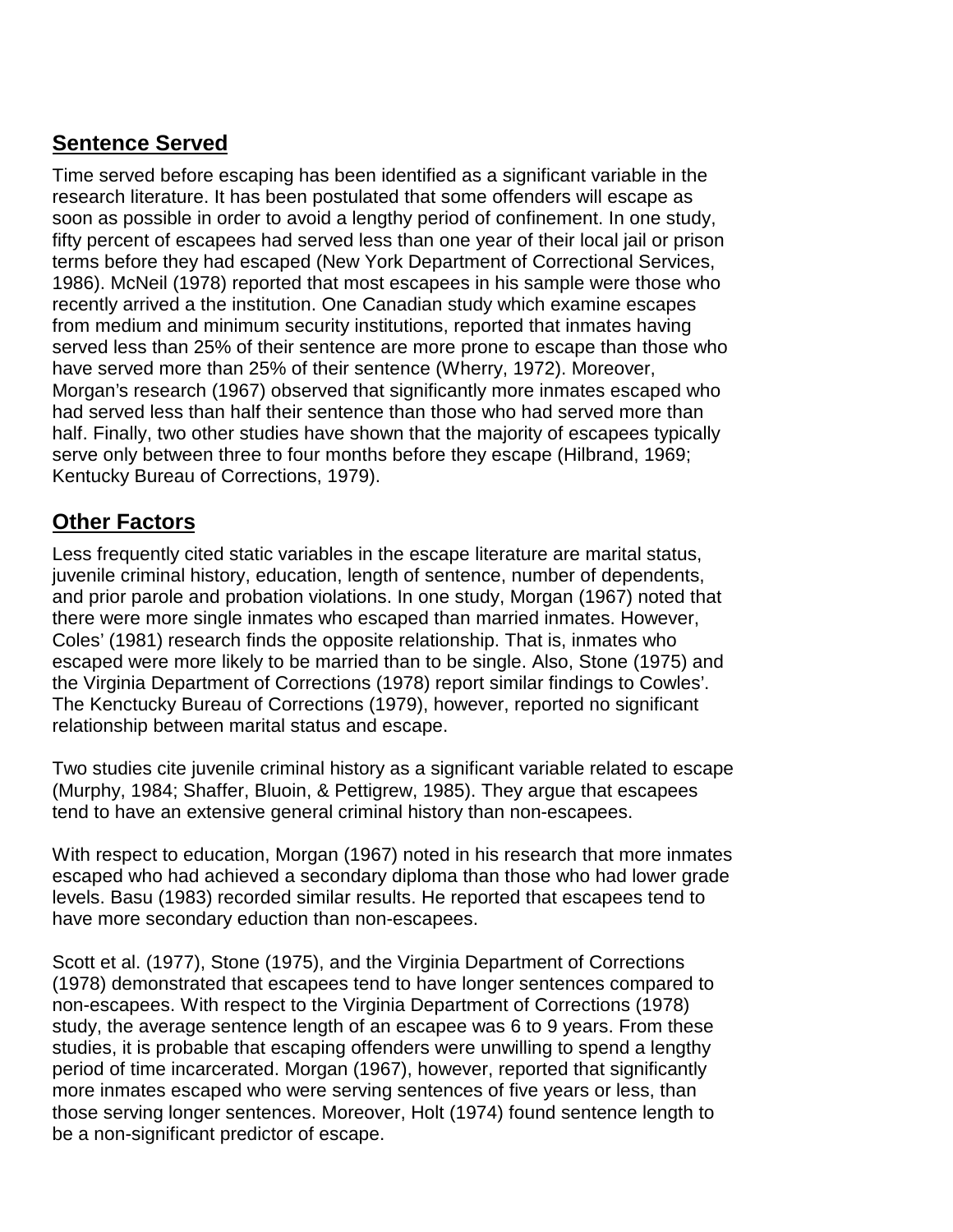Loving, Stockwell, and Dobbins 91959) and Morgan (1967) reported that escapees tend to have no financial dependents. However, in this respect, the Kentucky Bureau of Corrections (1979) found no such relationship.

Finally, four studies have examined prior parole violations as being related to escape (Basu, 1983; Murphy, 1984; McNeil 1978; and Holt, 1974). these studies have fairly consistently shown that escapees tend to have more breach of parole, or general parole violations than non-escapees.

## **Dynamic/Situational Factors**

## **Family Problems**

Studies on escape behaviour have rarely examined situational/dynamic factors. From the studies that have examined these factors, one finding has been prevalent; a disruptive or unstable family situation has been significantly related to escape (Basu, 1983; Hilbrand, 1969; Kentucky Bureau of Corrections, 1979; McNeil, 1977; Smith and Milan, 1973; Duncan and Ellis, 1973; Virginia Department of Corrections, 1975; Wharry, 1972). Family problems which have been measured include the following: divorce, separation, illness or death in the family, economic difficulties, problems with relatives, and so forth. It has been hypothesized that inmates will often escape in order to go home and attempt to alleviate family problems. McNeil (1977) reported that escapees tend to have significantly more problems with heir wives or steady girlfriends than non-escapees and non-escapees to support his finding. He also found that escapees received less visitors monthly compared to non-escapees. A sample of escapees examined by Duncan and Ellis (1973) found that these inmates tended to have family difficulties. Examples of information on the escapees' files which were evaluated are the following: the inmate was not permitted to attend a relative's funeral, the inmate was not permitted to visit sick relatives, and the inmate was not able to deal with family problems at home. Although these often reflect administrative sanctions, they are at least indirectly related to escape in that they refer to family problems as noted above.

In Wharry's (1972) study, it was found that 11 of the 15 escapees who were surveyed had personal problems, mainly related to family. Moreover, Basu's (1983) research has shown that escapees have poor family ties, and frequent marital difficulties. Finally, Hilbrand (1969) found that inmates who escaped were most often experiencing personal and family problems, and that they did not receive much mail, nor receive many visitors. Hilbrand referred to this as rejection from the family. Another situation Hilbrand frequently noted was that in which the inmates' wife or girlfriend had ended their relationship (e.g., receiving a "Dear John" letter from their wife or girlfriend).

Interestingly, Hilbrand noted that of his sample of escapees, a large majority were not found to be engaged in any illegal activities (although it is always possible they might have been involved in crimes which were undetected). The majority of them simply wanted to go home (Murphy, 1984).

#### **Residency**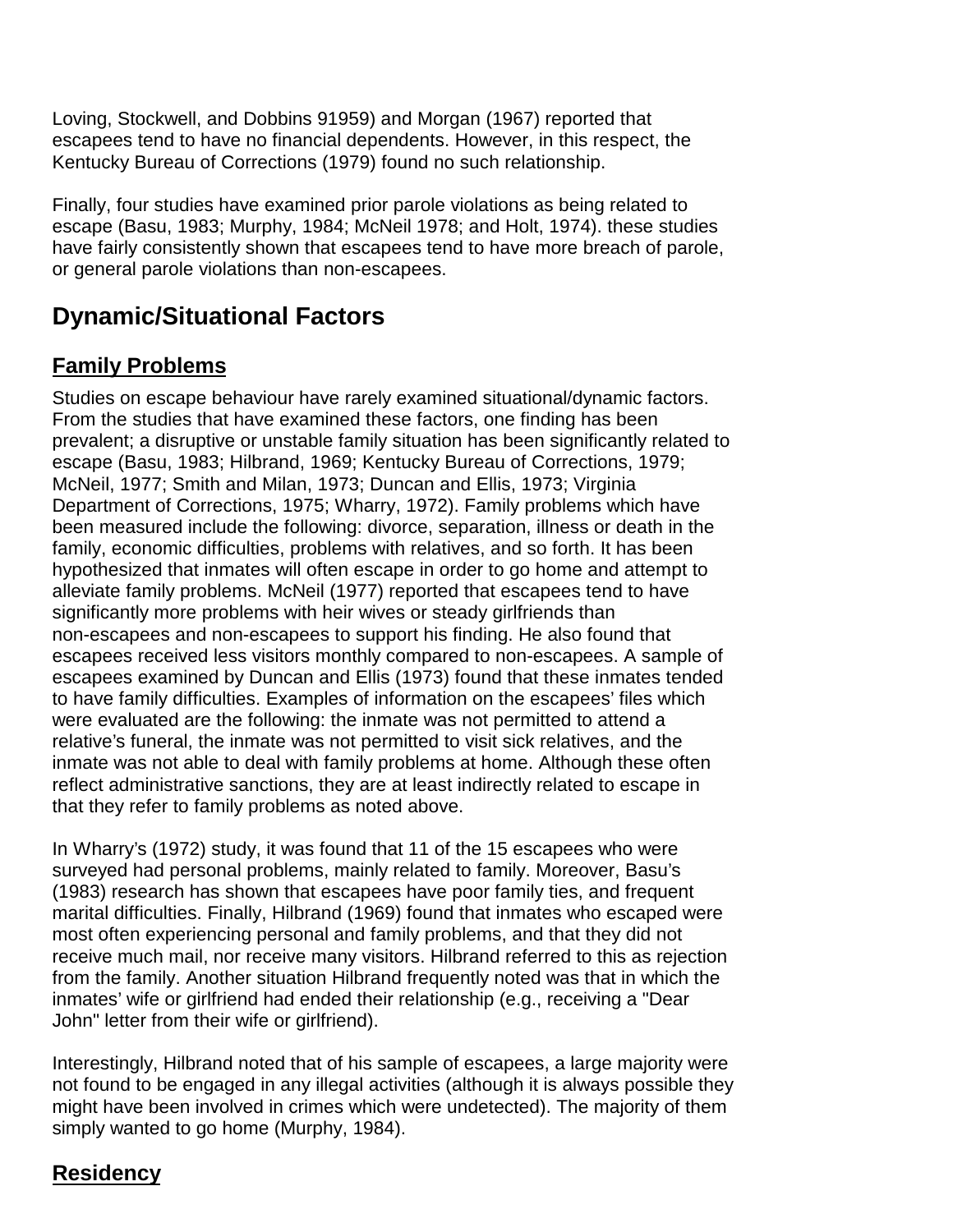The distance between the inmates' home (e.g., residency) and the institution where they are confined has been suggested as a significant variable related to escape. Two studies have indicated that escapees tend to have their homes further away from their correctional institution than non-escapees (Kenctucky Bureau of Corrections, 1979; Loving et al., 1959). although only a few studies have analyzed this relationship, it is suspected that inmates whose homes are far from their institution have difficulties in maintaining family contact. As a result, this might contribute to the inmates' motivation to escape.

#### **Prior Alcohol and Drug Abuse**

Some research has indicated that both prior alcohol and drug abuse are related to escape (Basu, 1983; Murphy, 1984; Duncan and Ellis, 1973; McNeil, 1978; Morrow, 1969; New York Department of Correctional Services, 1989; Virginia Department of Corrections, 1981). the Virginia Department of Corrections (1981) reported that from their sample of 85 escapees, almost 70% had a history of alcohol and drug use. In McNeil's (1978) study, one third of the escapee group were prior alcohol abusers. This was statistically significant when compared to the non-escapee group. Moreover, McNeil found that 25% of escapees indicated that they were drunk when they escaped.

Morrow (1969) found an alcoholism rate of 42% for escapees, compared to 25% for non-escapees. Basu (1983) and Holt (1974), however, reported that base rates for alcoholism was high within the inmate population, and that prior alcohol abuse history could not distinguish between escapees and non-escapees. It is possible, and perhaps even probable, however, that differing definitions of what constitutes an alcoholic between various studies may account for differing results.

Further, Basu examined walkaways from minimum security institutions, while Hold examined both escapes and walkaways.

With respect to drugs, only a few studies have found a significant relationship between prior drug abuse and escape. McNeil (1978) indicated that prior drug abuse was significantly related to first time escapers. Holt (1974) examined women escapees and found the 64% reported prior drug abuse from the institutional group and 68% had prior drug abuse in the furlough group. The New York Department of Corrections (1989) found that 72% of escapees in their 1987 sample were prior drug abuser. Moreover, Basu (1983) argued in his research 1978; Morrow, 1969; New York Department of Correctional Services, 1989; Virginia Department of Corrections, 1981). the Virginia Department of Corrections (1981) reported that from their sample of 85 escapees, almost 70% had a history of alcohol and drug use. In McNeil's (1978) study, one third of the escapee group were prior alcohol abusers. This was statistically significant when compared to the non-escapee group. Moreover, McNeil found that 25% of escapees indicated that they were drunk when they escaped.

Morrow (1969 found an alcoholism rate of 42% for escapees, compared to 25% for non-escapees. Basu (1983) and Holt (1974), however, reported that base rates for alcoholism was high within the inmate population, and that prior alcohol abuse history could not distinguish between escapees and non-escapees. It is possible,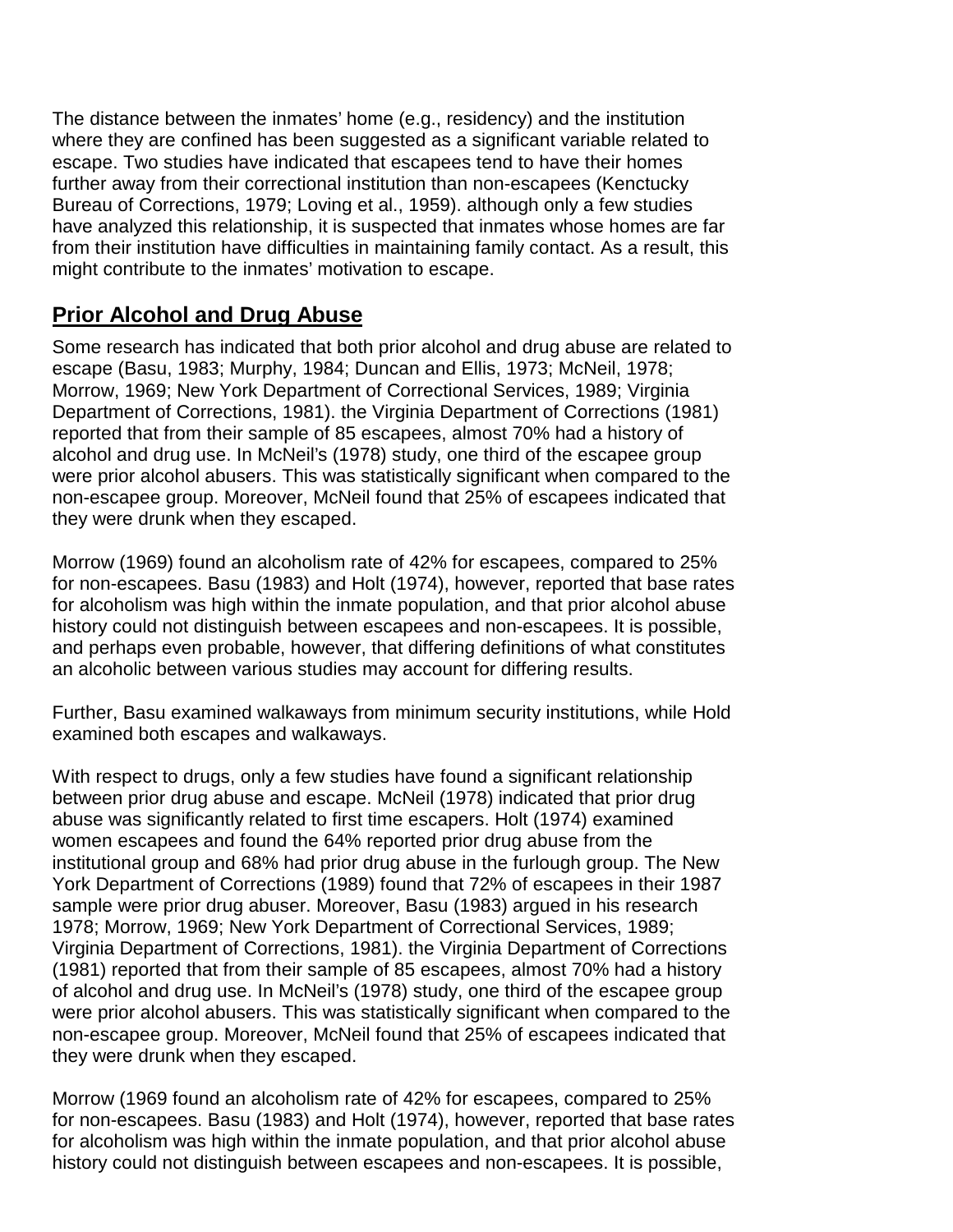and perhaps even probable, however, that differing definitions of what constitutes an alcoholic between various studies may account for differing results.

Further, Basu examine walkaways from minimum security institutions, while Hold examined both escapes and walkaways.

With respect to drugs, only a few studies have found a significant relationship between prior drug abuse and escape. McNeil (1978) indicated that prior drug abuse was significantly related to first time escapers. Holt (1974) examined women escapees and found the 64% reported prior drug abuse from the institutional group and 68% had prior drug abuse in the furlough group. The New York Department of Corrections (1989) found that 72% of escapees in their 1987 sample were prior drug abuser. Moreover, Basu (1983) argued in his research finding findings that inmates with prior drug abuse are more prone to escape. Nonetheless, Murphy's (1984) research on walkaways from minimum security institutions found no significant relationship between escape and prior drug abuse, a finding similar to that of Stone (1975), who found the escapees were unlikely to be prior drug abusers compared to non-escapees. These conflicting findings may again be related to differing definitions as to what would constitute a "drug problem" among offenders.

#### **Parole Problems**

Another frequently reported factor found in the literature related to escape is that of parole denial (Duncan and Ellis, 1973; Kentucky Bureau of Corrections, 1979; Holt, 1974; McNeil, 1977; Virginia Department of Corrections, 1980; Wharry, 1972). Examples of parole variables which have been used include the following: no parole review scheduled, no parole date set, and parole date deferred. It is suspected that offenders who are denied conditional release have a greater potential to escape.

In one study, it was found the 34.3% of escapees had their parole date deferred (Kentucky Bureau of Corrections, 1979). Holt's (1974) research indicated that of the escapees who were from direct transfers (e.e., inmates transferred from a reception unit to an institution of suitable security level), ten percent had parole hearing dates set, but most of these dates were more than a year away at the time of their escape. In Holt's study, only 17% of escapees had parole dates set, which was a significantly lower figure than that for inmates from the general prison population. The Virginia Department of Corrections (1980) indicated that 30.7% of escapees were not eligible for parole at the time of their escape, and 52% of escapees had been denied parole prior to escape. Hilbrand (1969) also showed that escapees had their parole hearings a lengthy time away from the time they escaped. Finally, in Wharry's (1972) study, it was observed that inmates who had not been granted previous temporary absences were more prone to escape than those who had.

#### **Institutional Crisis Situations**

Some studies have indicated that sexual assault and physical assault or confrontation with other inmates are related to escape (McNeil, 1978; Murphy, 1984; Loving et al., 1959; Kentucky Bureau of Corrections, 1979; Wharry, 1972;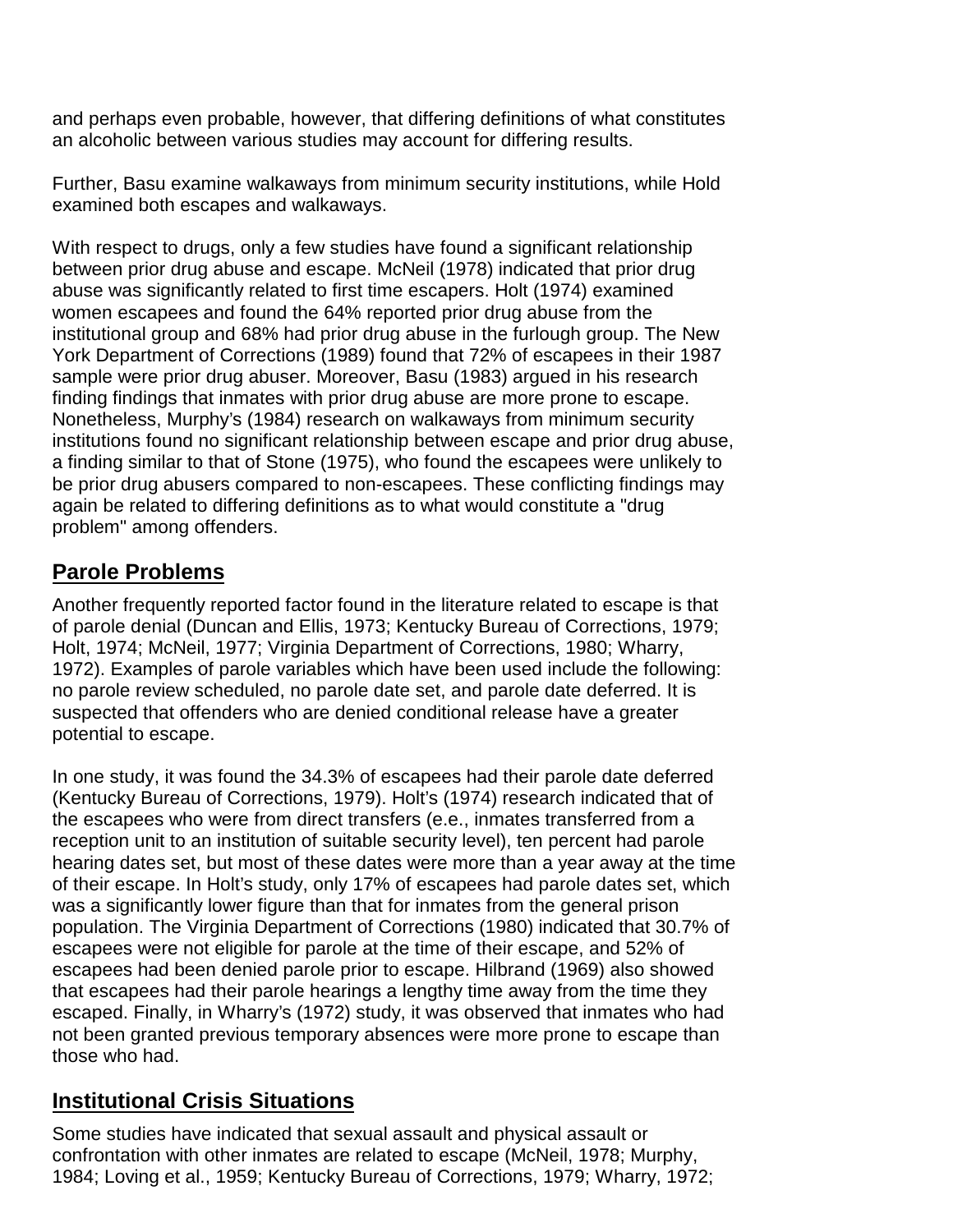Hilbrand, 1969). These factors are described as crisis situations that motivate the offender to escape. Murphy (1984) found the following variables significantly related to escape: sexual pressure, victim of assault, and gang pressure. however, he indicated that only a limited number of crisis situations were reported in his sample.

Hilbrand (1969) indicated that juvenile inmates are more prone to escape from potential sexual encounters and physical aggression. he also pointed out that in some cases inmates might escape because they have a vindictive motive to retaliate against someone on the outside. Loving et al., (1959) stated that threats or violence by other inmates contribute to a stressful situation which compels the inmate to avoid the situation by escaping. Further, Hilbrand, Duncan, and Ellis (1973) indicated that the owing and/or lending of money sometimes plays a major role in escape. They believed that many offenders escape to avoid a stressful or crisis situation (e.g., being assaulted for not paying money back). This view was confirmed by McNeil (1978), who observed that escapes had salient fears about other inmates, often related to owing money.

Duncan and Ellis (1973), the Kentucky Bureau of Corrections (1979), and McNeil (1977) reported that escapees tend to have problems or difficulties with staff (e.g., conflict with guards), and reported that communications with staff was a problem. McNeil pointed out that escapees seem to perceive most people as unfriendly. Anson and Hartnett (1983) noted that the inmates' relationship with staff and other inmates can be important in deterring escape. Finally, Allen (1968) focused on an array of stress indicators such as staff turnover, institutional adjustment, and staff stability, which might have contributed to the inmates' motivation to escape.

It should be pointed out that there have been instances in the United States where the appellate courts have responded sympathetically to claims of inmates who have escaped to avoid the threat of physical violence or homosexual rape (Fletcher, 1979; Gilmour, 1976). The defence of necessity and duress had been used in these situations (i.e., intolerable conditions and cruel and unusual punishment).

#### **Institutional Misconduct and punishment**

There had been some support in the literature that administering sentencing for serious institutional misconduct is related to escape (Hilbrand, 1969; Murphy 1984; Stone, 1975). Murphy (1984) found that escapees were more likely to receive punishment for a serious incident of misconduct than a sample of nonescapees. Stone (1975) found that the number of times an in mate was put in solitary confinement was also a predictor of escape. That is, his sample of escapees had been placed in solitary confinement more often that non-escapees. Stone noted, however, that some inmates used solitary confinement as a mechanism to escape institutional stress.

The Kentucky Bureau of Corrections (1978) also found that escapees tend to be in trouble with contraband more often than non-escapees. Hilbrand (1969) mentions that juveniles are more likely to escape when they receive a reprimand for misconduct, and perceive it as being unjustified or unwarranted. Finally, Duncan an Ellis (1973) indicated that 42.6% of their escapee group gave reasons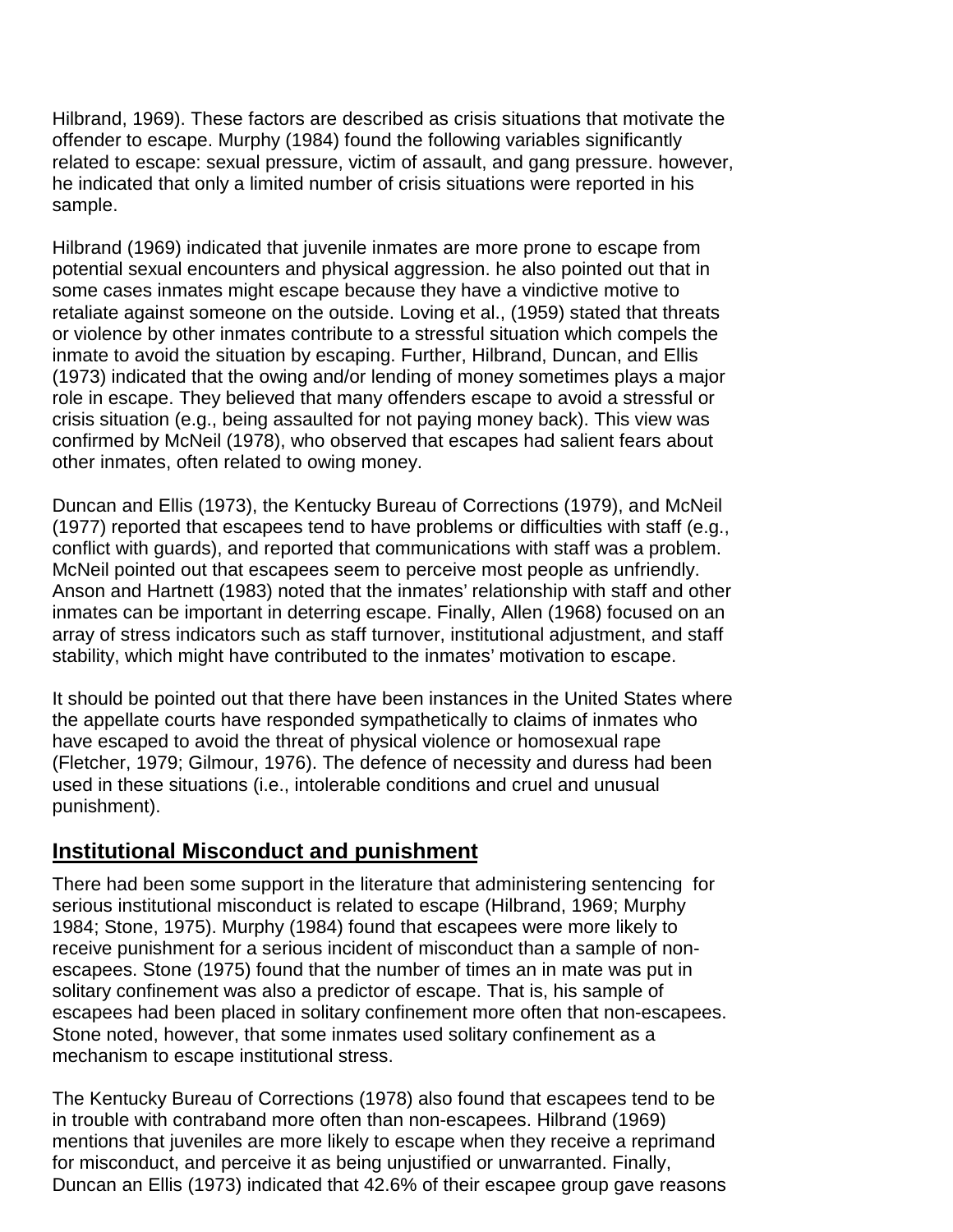for their escapes which may be classified as administration action or inaction. Some of these included not being permitted to visit a sick relative, not being able to have visitors, not able to phone, and parole problems. By escaping, it was hypothesized that the inmate is avoiding or rebelling against certain aspects of receiving institutional disciplinary action.

### **Outstanding Charges**

Some studies have reported that escapees have more detainers on file than non-escapees (Virginia Department of Corrections, 1975; Wilson, 1968; Wharry, 1972). Detainers include outstanding charges or impending trials for other offenses. In these cases, escape may be one method of avoiding further convictions that could result in more incarcerated time.

#### **Institutional Programs**

Some research had shown that escapees tend to be uninvolved with institutional programs, or perceive the programs as being inadequate (Anson and Hartnett, 1983; Duncan and Ellis, 1973; McNeil, 1978). McNeil's (1978) study also noted that escapees who had a prior history of escapes had a low expectation of program involvement, and that they did not find the available job programs useful or satisfying. In contradiction, McNeil (1978) reported that first time escapers often found their job or program to be useful. Duncan and Ellis' (1973) study indicated that some of the escapees found the correctional services (e.g., medical) inadequate or not resent. From the few evaluations that have been conducted, there had really been no clear relationship demonstrated between program involvement and escape behaviour. Anson and Hartnett (1983) found that lack of prison resources was correlated with escape. This study also indicate that the adequacy of treatment personnel (i.e., institutional ratios of treatment staff to inmate) was related to escape. This included supervision as well as interpersonal contact with the inmate. It is suspected that the lower the level of supervision contact with the inmate, the higher the risk for the inmate to escape. However, it has also been speculated that too much contact with low risk/need offenders may be counter-productive (see Andrews, Bonta, and Hoge [1989] - e.g., it is suggested that correctional treatment tends to be most effective offenders with high risk/needs).

It should be pointed out that at least one study had noted that inmates who tend to perceive other inmates as receiving preferential treatment are more prone to escape (Hilbrand, 1969). In Harvey's (1981) survey, it was found that the lack of funding for hiring more staff contributed to an increasing number of escapes in a short period of time. Moreover, it was reported that the current staff were very inexperienced and received insufficient training.

Finally some studies have suggested that the institutional work assignment provides the best opportunity for an inmate to escape (Duncan and Ellis, 1973; Holt, 1974; Kentucky Bureau of Corrections, 1979; Virginia Department of Corrections, 1978). the probable reason for this is that their is obviously a lower level of supervision when the inmate is out on a work assignment. Interestingly, the Kentucky Bureau of Corrections (1978) pointed out that staff believed that the large turnover in the prison population in a short period of time influenced the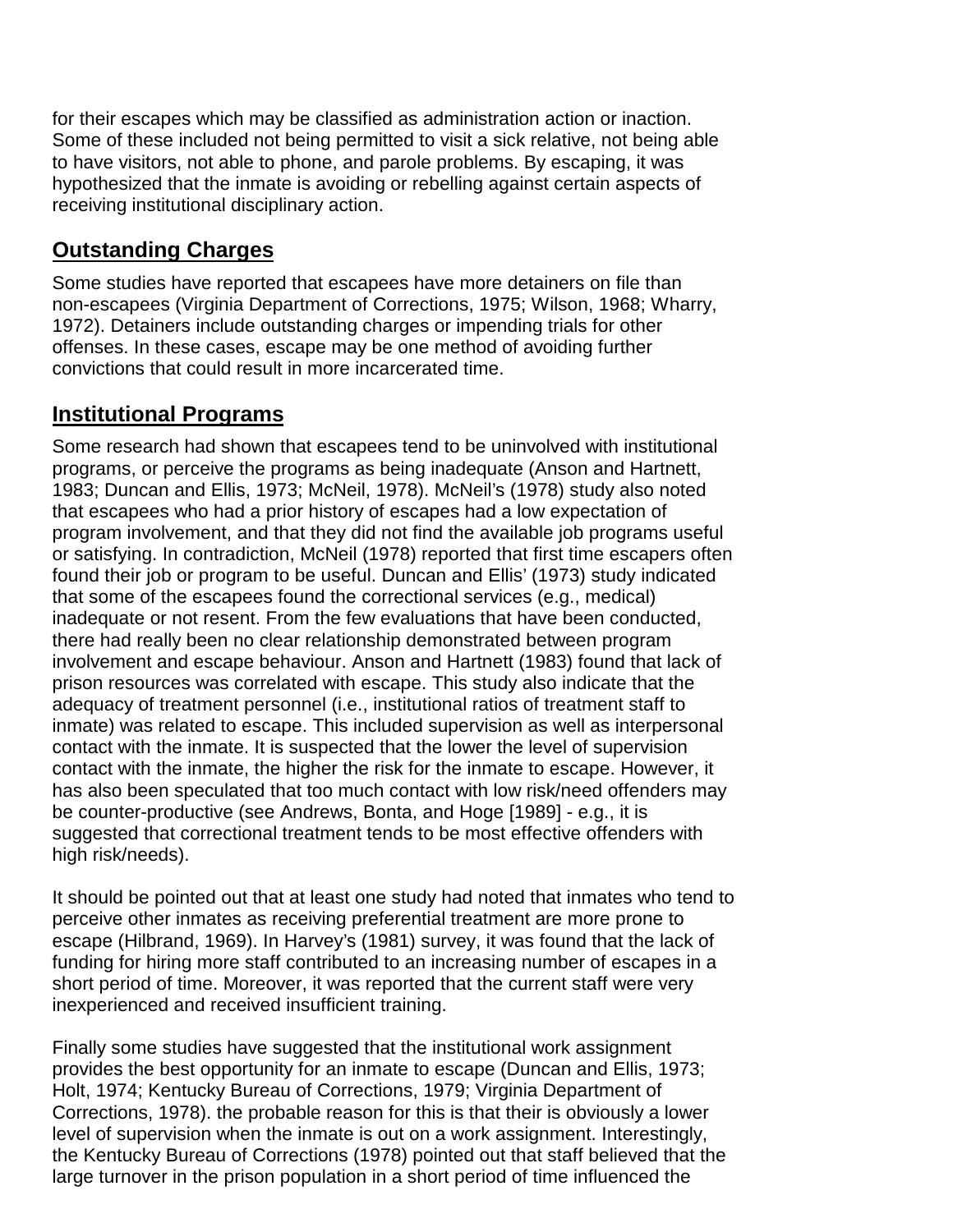escape rate. One reason they suggested is that this upsets the stability of the institution.

## **Temporal Relations**

It had been shown in the literature that escapes tend to occur in the warmer Spring and Summer months (Dahlem, 1974; McNeil, 1978; Murphy, 1984; Virginia Department of Corrections, 1978; 1980; Hilbrand, 1969; Kentucky Bureau of Corrections, 19790). In these studies, higher rates of escape were most likely between the months of April and September. June and July have been identified as particularly high risk months for escape (Murphy, 1984; Kentucky Bureau of Corrections, 1979; and Hilbrand, 1969), and weekends have been indicated as the period when inmates are most likely to escape (Dalhem, 1974; Hilbrand, 1969; Murphy, 1984).

## **EmpIoyment**

A few studies have observed that escapees tend to be unemployed or had experienced job instability at the time of their offence (Virginia Department of Corrections, 1981; Morrow, 1969; and Murphy, 1984). The Virginia Department of Corrections pointed out that 45.4% of escapees had odd jobs and only 18.7% were steady workers prior to incarceration. Similarly, Murphy (1984) pointed out that about 78% of his escapee group were considered unemployed at time of their current offence.

## **Transfers**

It had been speculated that receiving a transfer to a higher security institution is related to escape (Murphy, 1984; and wherry, 1972). Murphy (1984) indicated that inmates were more likely to escape if they were transferred to a higher security institution from a placement at a minimum security institution. Likewise, Wherry (1972) indicated that inmates transferred to a higher security institution were more likely to escape than inmates not being transferred. However, there were no differences found for those persons transferred between minimum security facilities. It is speculated that inmates who discover that they might be transferred to a higher security level will tend to escape to avoid the transfer.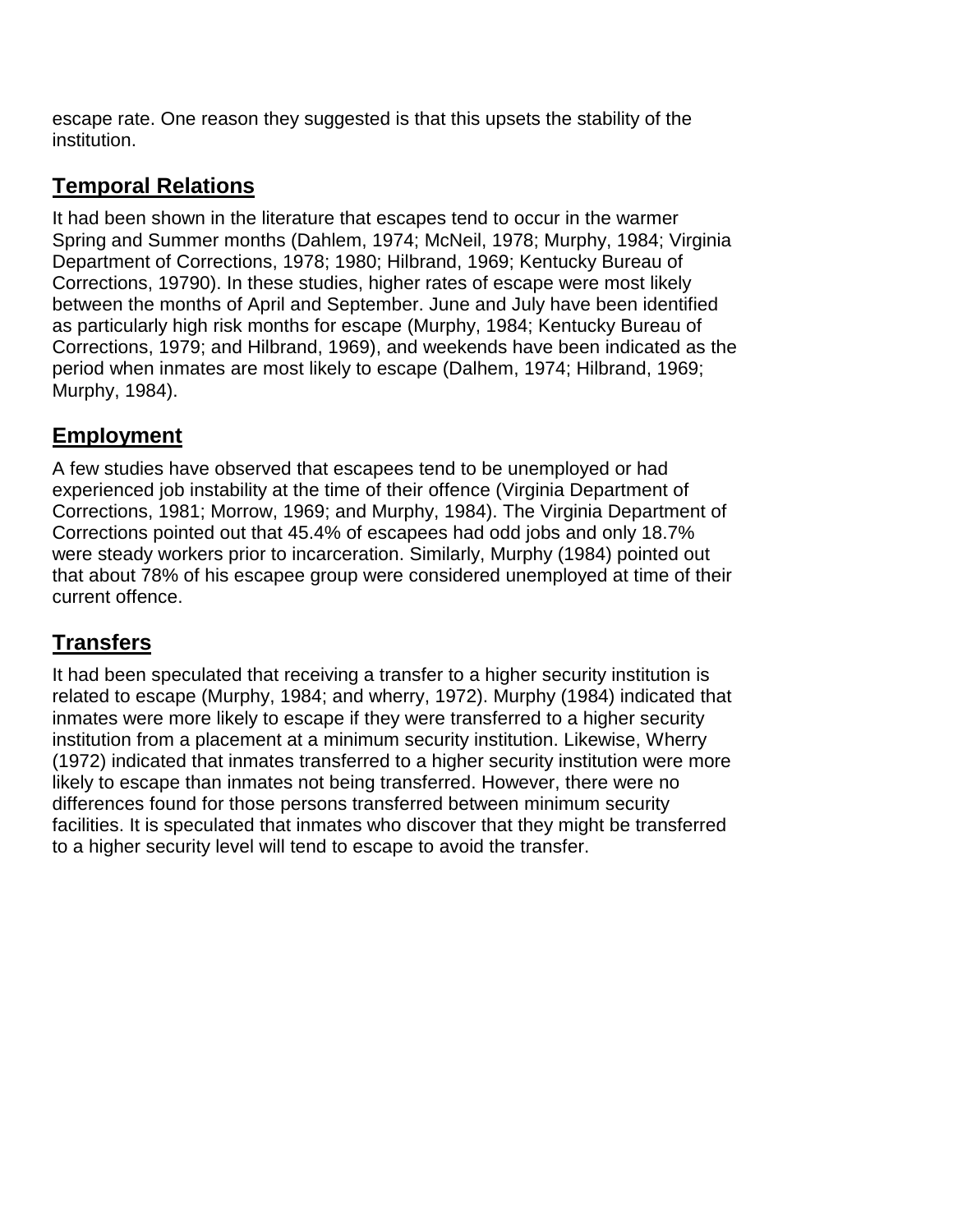## **Conclusion**

Although the research available on factors related to escape behaviour is sparse, often outdated, and sometimes experimentally inadequate, there have been some consistent findings that should not be disregarded. Static factors such as prior institutional escapes, prior confinements, history of property offenses, and age, have been noted repeatedly in the literature as being related to escape. Moreover, with respect to dynamic/situational factors, family problems, prior alcohol abuse, parole problems and institutional crisis situations have been frequently cited in the literature as being related to escape. Although static factors are examined in the escape literature more often than dynamic/situational factors, most studies emphasize the need for further research on the dynamic/situational dimension. Since there are usually environmental or situational motivators for escape behaviour, the task for correctional authorities is to identify these factors and introduce appropriate preventive measures. Thus, appropriate preventative interventions to deal with such issues as familial conflict can be put in effect in order to achieve a positive institutional outcome (i.e., non-escape behaviour). For the protection of society, it is imperative that correctional institutions take all steps possible to prevent escapes. Understanding the precursors to escapes is a valuable first step.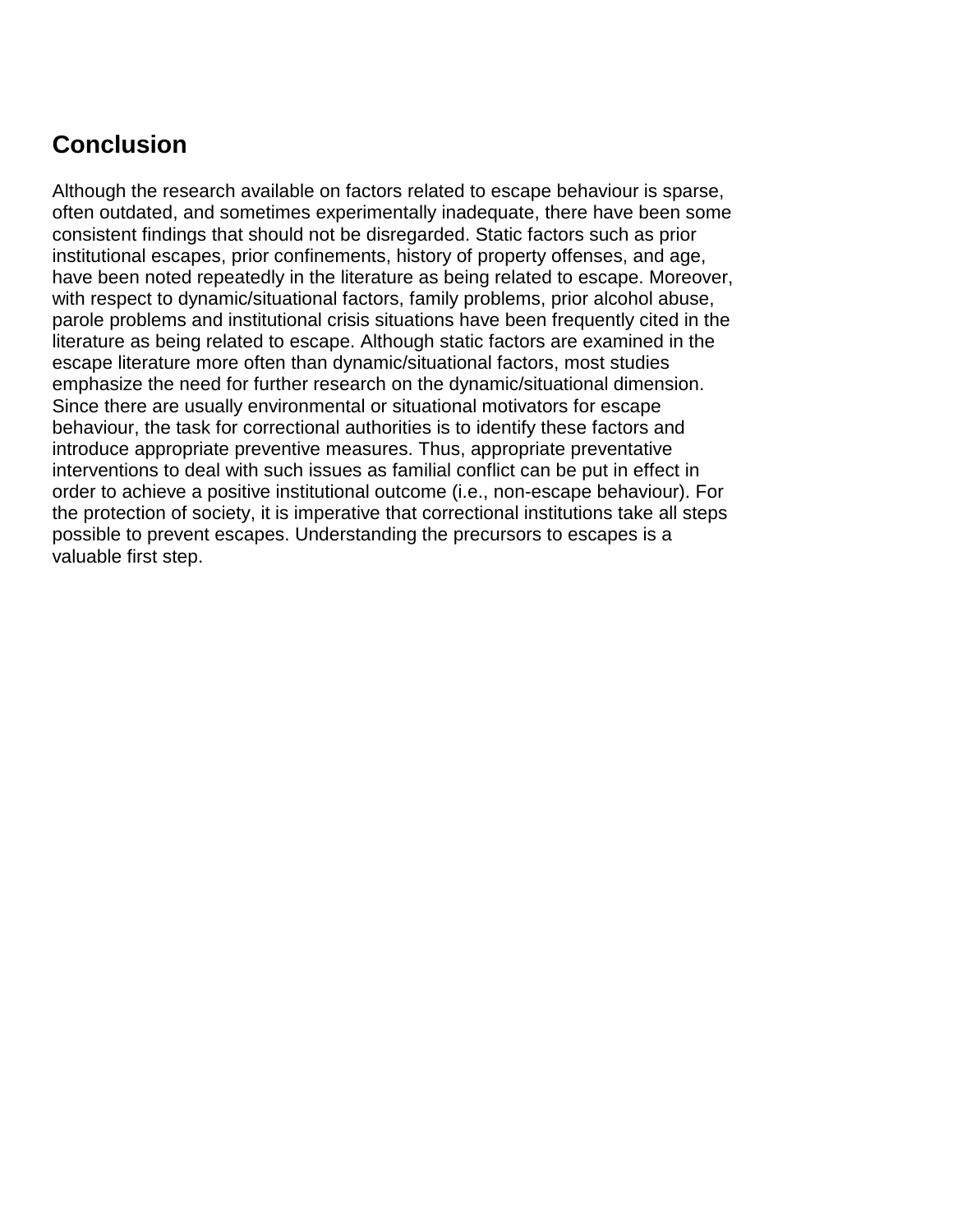## **References**

- Allen, T.E., "Patterns of Escape and Self-Destructive Behaviour in a correctional Setting." Journal of Social Therapy and Correctional Psychiatry 1969, 1512, pp. 50-58.
- Andrews, D.A., Bonta, J., and Hoge, R.D., "Classification for Effective Rehabilitation: Rediscovering Psychology." In D.A. Andrews Recidivism - A Collection of Articles by Don Andrews and Colleagues. Correctional Service of Canada, 1989.
- Anson, R.H., and Hartnett, C.M., "Correlates of Escape: A Preliminary Assessment of Georgia Prisons." Criminal Justice Review vol. 8, no. 1. 1983, pp. 38-42.
- Basu, S., "Models of Escape Behaviour of Minimum Security Inmates in Ontario: The Use of Routine Administrative Data For Risk Assessments". Cornell University, Doctoral Dissertation, 1983.
- Camp, G., and Camp, C., "Stopping Escapes: Perimeter Security." National Institute of Justice, Construction Bulletin, August 1987.
- Capano, T.J., et. al., Final Report of the Delaware Governor's Task Force on Corrections Security, United States, 1987.
- Chase, M.M., "A Profile of Absconders." New York: New York Division for Youth Research. Program Evaluation. and Planning, 1973.
- Correctional Service of Canada., Pilot Implementation of a Custody Rating Scale: Interim Report, Research Branch, Communications and Corporate Development, February 1989.
- Cowles, E.L. "A study to Explore Race as it relates to Correctional Institution Escape Behaviour." The Florida State University, Doctoral Dissertation, 1981.
- Dahlem, G.G., "Escapes and escapees at Colorado State Penitentiary-- Some Speculations and Statistics." Colorado Spring, colorado: Colorado Department of Corrections, 1974.
- Duncan, D.F., and Ellis, T.R., "Situational Variables Associated with Prison Escapes." American Journal of Corrections, May - June 1973, pp. 29-30.
- Fisher, K.L., "Determination of some Personality Characteristics of Women Who Escape From Prison." University of Washington, Doctoral Dissertation. 1977.
- Fletcher, G., "Should Intolerable Prison Conditions Generate a Justification for Escape?" UCLA Law Review. 1979 26/6 DD. 1355-1369.
- Gilman, D. " Courts and Corrections." Corrections Magazine, 1976, 2/5 pp. 51-53.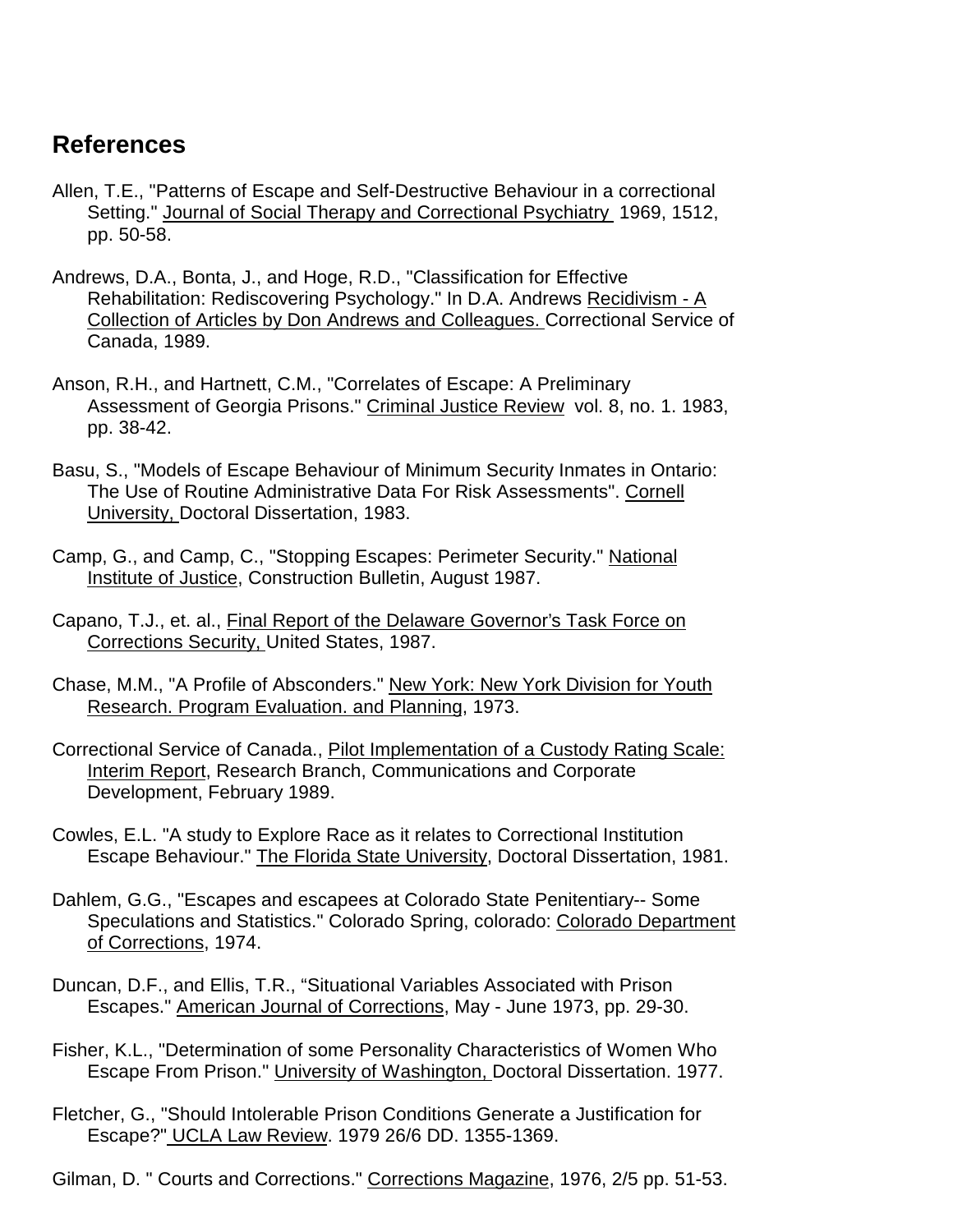- Green, J.R., and Marin, D.N. "Absconding from Approved Schools as Learned Behaviour." Journal of Research in Crime and Delinquency January, 1973, pp. 73-86
- Guenther, P., Analysis of Escapes From Provincial Correctional Facilities April 1. 1979 to Auoust 31. 1983. 1983.
- Harvey, J.L., "Escapes Relative to Staffing and Training at the Dutchmnan Correctional Institution and the South Carolina Department of Corrections Overview and Analysis." National Institute of Justice, 1981.
- Hilbrand, R.J., "The Anatomy of escape." Federal Probation, 1969 33(1) pp. 58-66.
- Holland, T.R. and Hold, N., "Correctional Classification nd the Prediction of Institutional Adjustment." California Department of Corrections. Criminal Justice Behaviour. 1980, 7/1 pp. 51-60.
- Holt, N., "Escape From Custody." California Department of Corrections, Research Report No. 52, Mav 1974.
- Kentucky Bureau of Corrections, The BlackBurn Escape Studv. Final Report, 1979.
- Loving, W., Stockwell, F.E., and Dobbins, D.A., "Factors Associated with Escape Behaviour in prison Inmates." Federal Probation, 1959, 23/3 DD. 49-51.
- Metzler, C. "1978 Yearly Statistical Report of the Furlough Program." Massachusetts Department of Correction, 1979.
- McNeill, M., "Multivariate Study of Dynamic and Static Factors Associated with Prison Escapes." University of North Carolina, Doctoral Dissertation, 1978.
- Morgan, D., "Individual and Situational Factors Related to Prison Escape." American Journal of Correction, March-April, 1967, pp. 30-31.
- Morrow, W.R., "Escapes of Psychiatric Offenders." Journal of Criminal Law. Criminology. and Policy Science, 60, 1969, pp. 464-471.
- Murphy, T.H., Prediction of Minimum Security Walkaways. Michigan Department of Corrections, 1984.
- National Institute of Justice., Guidelines For Developing, Implementing, and Revising an Objective Prison Classification System, Research Report, 1987.
- New York State Department of Correctional Services, Escapes From Department of Correctional Services Facilities, 1981, 1982, 1986, 1987 and 1989.
- Pierce, D., "The Escapism Scale of the MMPI as a Predictive Devise." Correctional Psychologist, 1971, 4 (6), pp. 230-232.